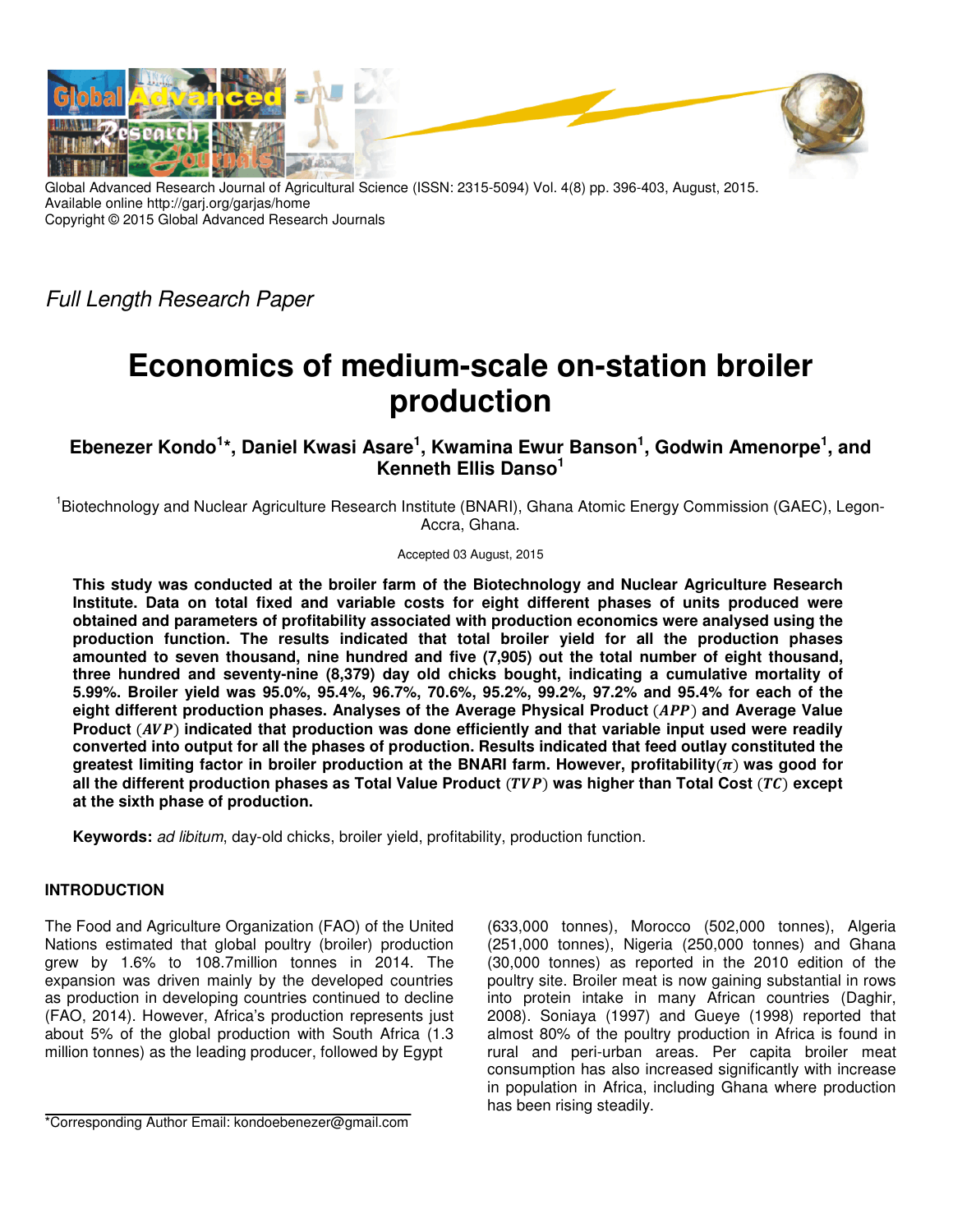### **The Ghana poultry (broiler) sector**

The poultry industry in Ghana has gone through various challenges over the past three decades due to trade liberalisation policies, EU trade restrictions, incidence and severity of infectious diseases and climate change. Ghana is among the countries where imports are projected to increase most as income growth strengthens demand (FAO, 2014; Banson et al., 2015).

Before the 1970s, broiler production mainly operated on the household level as there was very little marketable surplus beyond household consumption. During the 1970s, the broiler industry in Ghana experienced significant growth due to the then government policy of "Operation Feed Yourself", leading to an increase in domestic demand. During this period the poultry (broiler) industry in Ghana was heavily regulated. Poultry chicken production in Ghana became organized on a business basis from the early 70's and showed significant growth from 1975–1980 (Girdner et al., 1980).

The purpose of regulating the poultry industry in Ghana was to increase poultry production to meet the increasing local demand for chicken meat. All these regulations helped the broiler sector to achieve higher growth rates. but it seemed from the mid 80s the enforcement of the policy was relaxed and the broiler market was liberalized. The absence of direct support in terms of subsidy and import restrictions of the broiler industry in Ghana and the continued growth of the EU sector has brought Ghana's broiler enterprises under increased pressure. Broiler production involves the keeping of chickens of heavy meat breeds for the purpose of getting good quality meat products usually sold live or processed at ten to twelve weeks of age (Amos, 2006).

Chicken import into Ghana in 2012 was estimated at 73,788.4 metric tons with production lagging at 46,308 metric tons leaving a deficit of 27,480.4 metric tons (MOFA, 2012). Although production capacity and markets exist for the broiler industry in Ghana, little is done to motivate farmers and especially the teeming unemployed youths in the country to venture into the industry to increase food security and promote pro-poor growth. In order to close production gap, scientists of the Biotechnology and Nuclear Agriculture Research Institute (BNARI) established experimental poultry unit which has been running for two years now. The aim of this study is, therefore, to determine the level of profitability of broiler chicken production at the BNARI farm. Analyses of profitability of poultry and livestock productions have been developed by authors such as Brown, (1979; Crotty, (1980); Gittenger, (1982); and Simpson, (1988). This study however employed the farm level profitability models described by Boehlje and Eidman (1984) for the analyses of the data. Profitability analysis as an economic tool in assessing input-output relationship enables prudent

resource allocation in order to maximize profit and/or minimize cost (Doll and Orazem, 1984). Therefore, for the production level decision maker like BNARI seeking to maximize profit, the determination of profitability is very useful in helping to allocate scarce resources. It is also important to determine the current profitability level of BNARI broiler production, since on the agricultural markets, prices of inputs are more volatile due ostensibly to production uncertainties and inelastic demand nature of most agricultural produce (Rezitis and Stavropoulos, 2010).

## **METHODOLOGY**

The study was carried out at the BNARI farm which forms the commercialization unit of the institute. An initial number of 500 imported day-old chicks were raised for the first phase of production. Eight phases of production were undertaken on quarterly basis starting from April 2013 to December 2014, with a total of 8,379 broiler birds produced of which total mortality was 474, and the matured birds sold to the consuming public. BNARI adopted the deep litter system for broiler production. The biological material (broiler breeds) produced are the imported "Ross and Cobbs" breeds. The brooding period lasts for 14 weeks after which the birds are moved to the growth house. Microclimatic factors such as temperature and relative humidity values in both the brooder and growth houses were regulated in accordance with general best practices as reported by Banson et al., (2015). The lightning schedule varies depending on the age of the birds. 24 hours of light were provided from day 1 to day 7; 23 hours of light from day 8 to day 35; with intermittent dark periods at night time and 24 hours of light from day 36 to day 42. Broiler production at the BNARI farm takes exactly 6 weeks (42 days) to mature, and are ready for sale as a result of the quality feed specially formulated to feed the birds.

Vaccination against chicken diseases such as Newcastle, Gumboro, Marek's disease, Coccidiosis are done by administering a Coccidiostats, and Water Soluble Powder (WSP) broad spectrum antibiotics. A BNARI formulated probiotics based feed diet mixed with the required amount of protein and energy are given to the birds. The main feed ingredients include maize (yellow) to provide carotene which cannot be synthesized by the birds, wheat bran, soyabean meal; vitamin-mineral premixes, shell grit, dicalcium, RE3, salt, methionine and lysine. Three different feed rations are therefore provided ad libitum depending on the age of the birds during the growth period; starter, grower and finisher. Water is also provided ad libitum. The unit cost of these items constitutes the total variable cost of production while the investment on brooder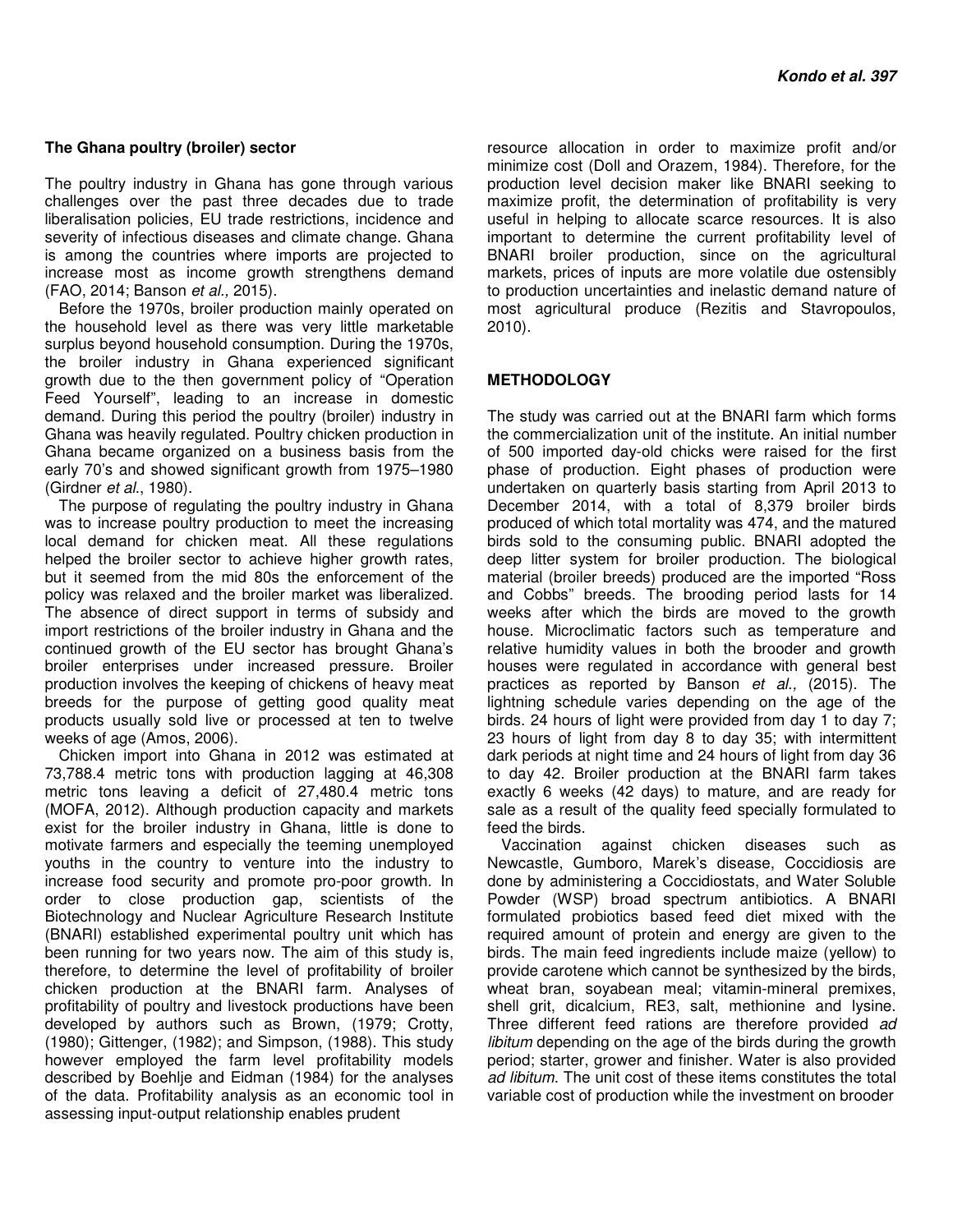house and permanent house structure make up the total fixed cost.

#### **2.2 Determination of feed and broiler costs**

Feed cost was computed based on the price per kilogram of the ingredients used in the feed formulation. The birds were priced based on the cost incurred for that phase of production. A 5% of the total fixed cost was always added to the total variable cost in the determination of the price per live bird in order to defray total fixed cost outlay. For production phase 1, price per bird was GH¢18.00. Price per bird for productions phases 2, 3, 4, 5, 6, 7 and 8 were GH¢20.00, GH¢22.00, GH¢25.00, GH¢26.00, GH¢27.00, GH¢28.00 and GH¢36.00, respectively.

### **Broiler production models for profitability analysis**

Extrapolations from the general production function developed by Boehlje and Eidman, (1984) form the basis for the analysis of the data. The general production function is written as:

$$
Y = f(X_1, X_2, X_3, \ldots X_{(n-1)}, X_n)
$$

where  $Y = \text{Total output in terms of total broiler produced per}$ production,  $X =$  represents the four main combined variable inputs (purchase of Day Old Chicks (DOCs), feed, veterinary drugs and water).

Average Physical Product (APP), which indicates how efficiently input is converted into output, is estimated as,

$$
(APP) = \frac{Y}{X} = f\left(\frac{X_1/X_2,...X_n}{X}\right)...\dots...\dots...\dots...\dots...\dots... (1)
$$

where  $Y$  is the total broiler output per production and  $X$  the set of combined variable inputs used per production.

The Total Value Product  $(TVP)$  is the total monetary value of all the different phases of a production. The TVP is also the total revenue generated from each stage of the broiler production. This is computed as follows:

$$
TVP = P_Y * Y \dots \dots \dots \dots \dots \dots \dots \dots \dots \dots \dots \dots \dots \dots \dots (2)
$$

. The Average Value Product  $(AVP)$  which is the average physical product (APP) multiplied by the price per live bird is computed as follows:

$$
AVP = APP * P_Y = \left(\frac{Y}{X}\right) * P_Y = \frac{TVP}{X} \dots \dots \dots \dots \dots \dots \dots \dots \tag{3}
$$

where  $P_Y$  is the price per bird and Y the total broiler output. Total variable costs  $(TVC)$  are the total monetary costs for variable input used for each production phase. These variable inputs were identified as feed, purchase of DOCs, drugs and water.

$$
TVC = P_x * X \dots \dots \dots \dots \dots \dots \dots \dots \dots \dots \dots \dots \dots \dots (4)
$$

where  $X =$  the amount of variable input used; and  $P_x =$  the price per unit of input.

Total fixed costs ( $TFC$ ) are the total monetary value of fixed inputs used for production. These costs were also computed for each production phase.

Total Cost  $(TC)$  is the total monetary value of the all cost of production. This cost is quantified for the eight different phases of the productions as the summation of Total Variable Cost  $(TVC)$  and Total Fixed Cost  $(TFC)$ .

 $TC = TVC + TFC$  … … … … … … … … … … … … … … … … . (5)

Profit  $(\pi)$  is computed as the  $TVP - TC$ . This is the net returns or net revenue obtained from the broiler production for each production phase. The profit is therefore computed as:

$$
Profit(\pi) = TVP - TC = TVP - TVC - TFC
$$

$$
\pi = P_Y * Y - P_X * X - TFC \dots \dots \dots \dots \dots \dots \dots \dots (6)
$$

where  $\pi$  = profit or net returns or net revenue,  $X$  = amount of variable input used for production,  $P_X =$  the price per unit of equipment bought for the brooder and permanent houses.

### **RESULTS AND DISCUSSION**

The total number of birds produced for each phase of production after mortalities have been accounted for, are displayed in **Table 1**. Out of the total number of eight thousand, three hundred and seventy-nine (8,379) day old chicks raised for all the phases of production, the total mortality was four hundred and seventy-four (474) representing 5.99% of the total number of matured birds produced. Total number of matured chickens sold was seven thousand, nine hundred and five (7,905).

### **Analysis of costs and total value product for the different production phases**

Analysis of costs and revenue are displayed in Table 2. The total cost outlay on production phase 1 amounted to GH¢6,959.00. This total cost was made up both fixed and variable costs. The fixed cost include expenses on building of brooder and permanent houses and depreciation cost of the building and other fixed inputs such as wheel barrow, feeders, drinkers and knives. The variable cost was largely made up of feed, cost of day old chicks, expenses on veterinary drugs and purchase of water.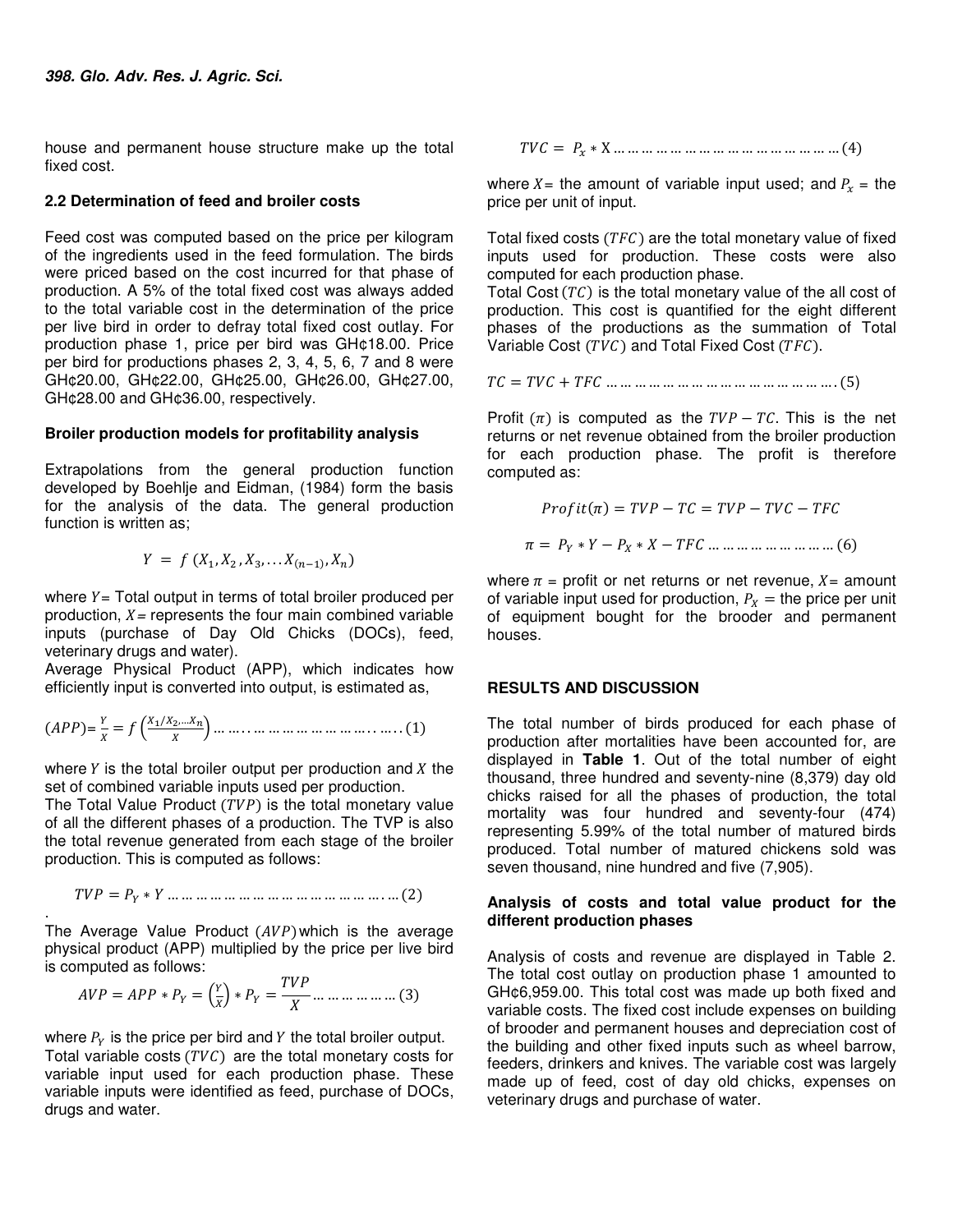| <b>Production stage</b> | No. of DOCs | No. of matured birds | Mortality (%) |  |
|-------------------------|-------------|----------------------|---------------|--|
|                         | 500         | 475                  | 5.20          |  |
| 2                       | 700         | 668                  | 4.57          |  |
| 3                       | 700         | 677                  | 3.29          |  |
| 4                       | 700         | 494                  | 29.43         |  |
| 5                       | 700         | 667                  | 4.71          |  |
| 6                       | 1,380       | 1,369                | 0.80          |  |
| ⇁                       | 1,500       | 1,458                | 2.80          |  |
| 8                       | 2,199       | 2,097                | 4.63          |  |
| <b>TOTAL</b>            | 8,379       | 7,905                | 5.99%         |  |

**Table1:** Broiler prod uction outlook for the 8 phases of production

Total value product obtained from production phase 1 amounted to GH¢8,550. For production phase 2, additional fixed cost incurred on building due to expansion works increased the total cost to GH¢11,193.18 with revenue also increasing to GH¢13,360.00 as shown in (Table 2) from the sale of 668 birds. From the results obtained it was evident that the total cost for production phases 3, 4 and 5 were GH¢8,853.60, GH¢8,941.60 and GH¢9,018.00, respectively with no significant differences in cost since number of birds raised for each level were the same, that is 700 birds. However, the total value product generated was lower for production phase 4 than for 3 and 5 due to a national outbreak of Gumboro disease which led to high rate of mortality as shown in Table 1.

Further fixed cost incurred on building for the production phase 6, as a result of expansion works, increased the total cost for that production phase to GH¢56,217.10 with total value product being GH¢36,963.00 from the sale of 1,369 birds. For production phase 7, the total cost expended was GH¢29,650.00, with total value product for that production phase increasing to GH¢40,824.00 from the sale of 1,458 birds as shown in Table 2.

The results also show that for the  $8<sup>th</sup>$  production phase the total cost increased to GH¢54,542.00 as a result of increased number of birds from 1,458 from production 7 to 2,199. The total value product generated was GH¢75,492.00. The analyses also show that feed cost component of the variable cost was the greatest contributor to the costs of production for the various production phases. The aggregate total fixed cost amounted to GH¢37,276.78.

The aggregate total variable cost for all the production phases was GH¢148,447.70 with feed cost amounting to GH¢92,840.49, representing 62.54% of the production cost. This finding supports the views of Hertel et al., (2008); Taheripour et al., (2008); Tyner and Taheripour, (2007); Tokgoz et al., (2007) and Tyner (2007) who all identified feed cost as the single most important limiting factor in broiler production.

### **3.3 Analysis of broiler profitability**

Rushton (2009) interpretated and discussed the profitability of diary production in terms of feed use and the associated value of output, costs, and profitability using the parameters in Table **3**. The input column represents the cost of the combined variable inputs used per number of broiler birds produced and the corresponding output obtained.

The results for the average physical product indicated that BNARI broiler production is done efficiently as inputs used for each production phase were converted into output and that there was no waste in variable input. The corresponding average value product also showed that productivity was enhanced during all the production phases. The results indicated that total value product (revenue) for each production level was higher relative to the total cost. But there was a marginal decline in  $TVP$  for the production phase 4 due to lower  $APP$  as a result of higher mortality of birds during production.

The analyses also revealed that  $TVP$  was lower for production level 6 as  $TC$  was higher. This also affected the profit for that phase which was negative. The higher  $TC$ came about as a result of additional expenditure on fixed cost during that phase of production. The analysis from the profitability results showed that broiler production was highly profitable as  $TVP$  was higher than  $TC$  for all the production phases except at the sixth phase of production. This notwithstanding, broiler production at the BNARI farm is still profitable since in the long run the higher expenditure on the total fixed cost for production 6 would be paid for as production continues.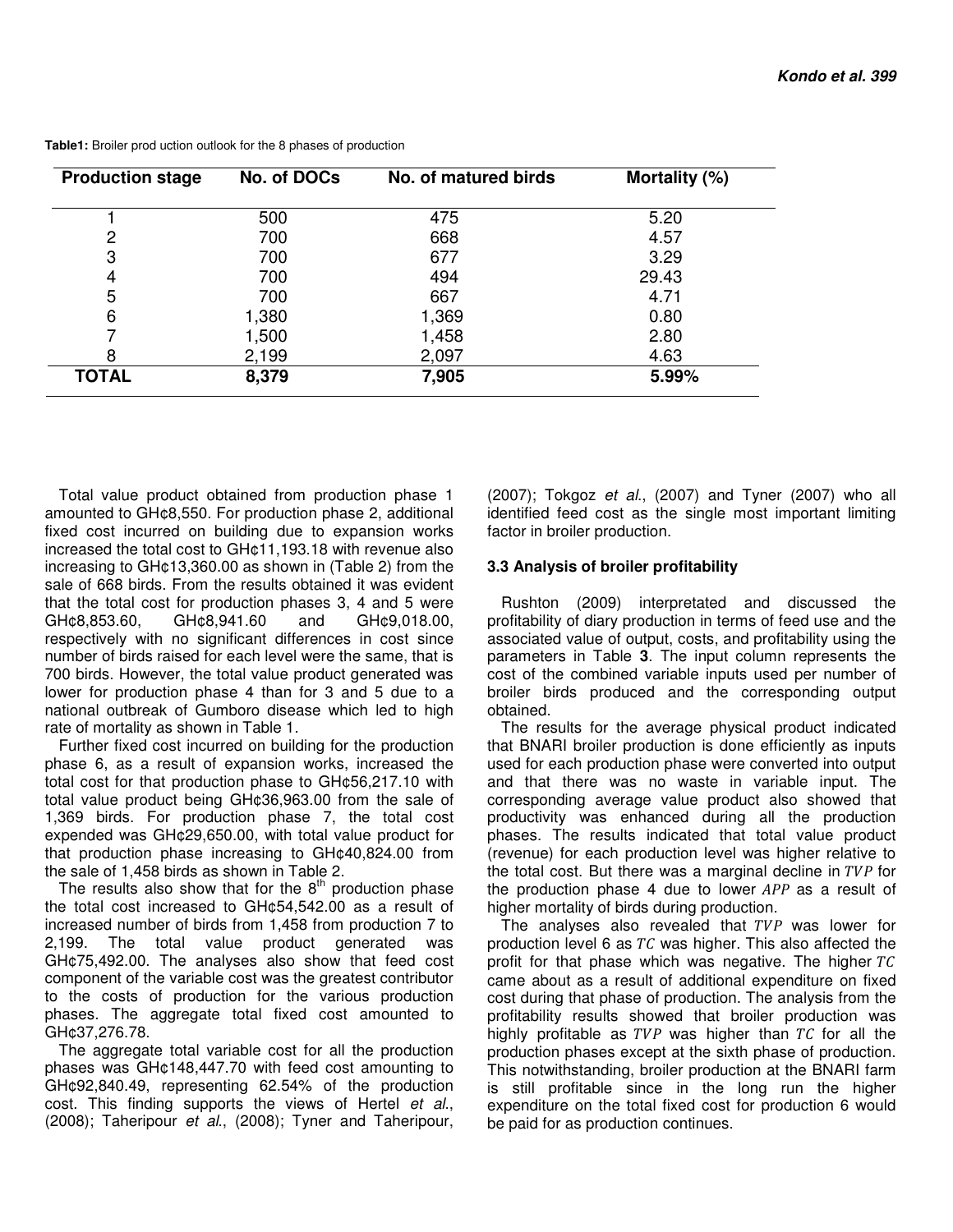**Table 2:** Cost and total value product analyses associated with broiler production.

| Variable                               | <b>Number</b>            | Unit cost/bird | Amount GH(¢) |  |
|----------------------------------------|--------------------------|----------------|--------------|--|
| <b>Fixed Cost (Production phase 1)</b> |                          |                |              |  |
| Brooder house equipment                |                          |                | 800.00       |  |
| Brooder and permanent structure        |                          |                | 1,200.00     |  |
| Depreciation cost of fixed inputs      |                          |                | 500.00       |  |
| <b>Total Fixed Cost</b>                |                          |                | 2,500.00     |  |
| <b>Variable Cost</b>                   |                          |                |              |  |
| Feed (starter, grower and finisher)    | $\overline{\phantom{a}}$ | 4.32           | 2,159.00     |  |
| Purchase of DOCs                       | 500                      | 3.00           | 1,500.00     |  |
| Veterinary drugs                       |                          | 1.20           | 600.00       |  |
| Purchase of water                      |                          | 0.40           | 200.00       |  |
| Total Variable Cost (TVC)              |                          |                | 4,459.00     |  |
| Total cost $TC = (TVC + TFC)$          |                          |                | 6,959.00     |  |
| <b>TVP</b>                             | 475                      |                | 8,550.00     |  |
| <b>Fixed Cost (Production phase 2)</b> |                          |                |              |  |
| Brooder and permanent structure        | $\overline{\phantom{a}}$ |                | 2,925.00     |  |
| Depreciation cost of fixed inputs      |                          |                | 450.00       |  |
| Total Fixed Cost (TFC)                 |                          |                | 3,375.00     |  |
| <b>Variable Cost</b>                   |                          |                |              |  |
| Feed (starter, grower and finisher)    | $\overline{\phantom{a}}$ | 5.92           | 4,144.00     |  |
| Purchase of DOCs                       | 700                      | 2.30           | 1,610.00     |  |
| Veterinary drugs                       |                          | 2.66           | 1,864.18     |  |
| Purchase of water                      |                          | 0.29           | 200.00       |  |
| Total Variable Cost (TVC)              |                          |                | 7,818.18     |  |
| Total cost $TC = (TVC + TFC)$          |                          |                | 11,193.18    |  |
| <b>TVP</b>                             | 668                      |                | 13,360.00    |  |
| <b>Fixed Cost (Production phase 3)</b> |                          |                |              |  |
| Depreciation cost of fixed inputs      |                          |                | 400.00       |  |
| Total Fixed Cost (TFC)                 |                          |                | 400.00       |  |
| Variable cost                          |                          |                |              |  |
| Feed (starter, grower and finisher)    |                          | 7.79           | 5,452.60     |  |
| Purchase of DOCs                       | 700                      | 2.40           | 1,680.00     |  |
| Veterinary drugs                       |                          | 1.74           | 1,121.00     |  |
| Purchase of water                      |                          | 0.29           | 200.00       |  |
| Total Variable Cost (TVC)              |                          |                | 8,453.60     |  |
| Total cost $TC = (TVC + TFC)$          |                          |                | 8,853.60     |  |
| <b>TVP</b>                             | 677                      |                | 14,894.00    |  |
| <b>Fixed Cost (Production phase 4)</b> |                          |                |              |  |
| Depreciation cost of fixed inputs      |                          |                | 388.00       |  |
| Total Fixed Cost (TFC)                 |                          |                | 388.00       |  |
| Variable cost                          |                          |                |              |  |
| Feed (starter, grower and finisher)    | $\overline{\phantom{a}}$ | 7.79           | 5,452.60     |  |
| Purchase of DOCs                       | 700                      | 2.40           | 1,680.00     |  |
| Veterinary drugs                       |                          | 1.74           | 1,121.00     |  |
| Purchase of water                      |                          | 0.43           | 300.00       |  |
| Total Variable Cost (TVC)              |                          |                | 8,553.60     |  |
| Total cost $TC = (TVC + TFC)$          |                          |                | 8,941.60     |  |
| <b>TVP</b>                             | 494                      |                | 11,875.00    |  |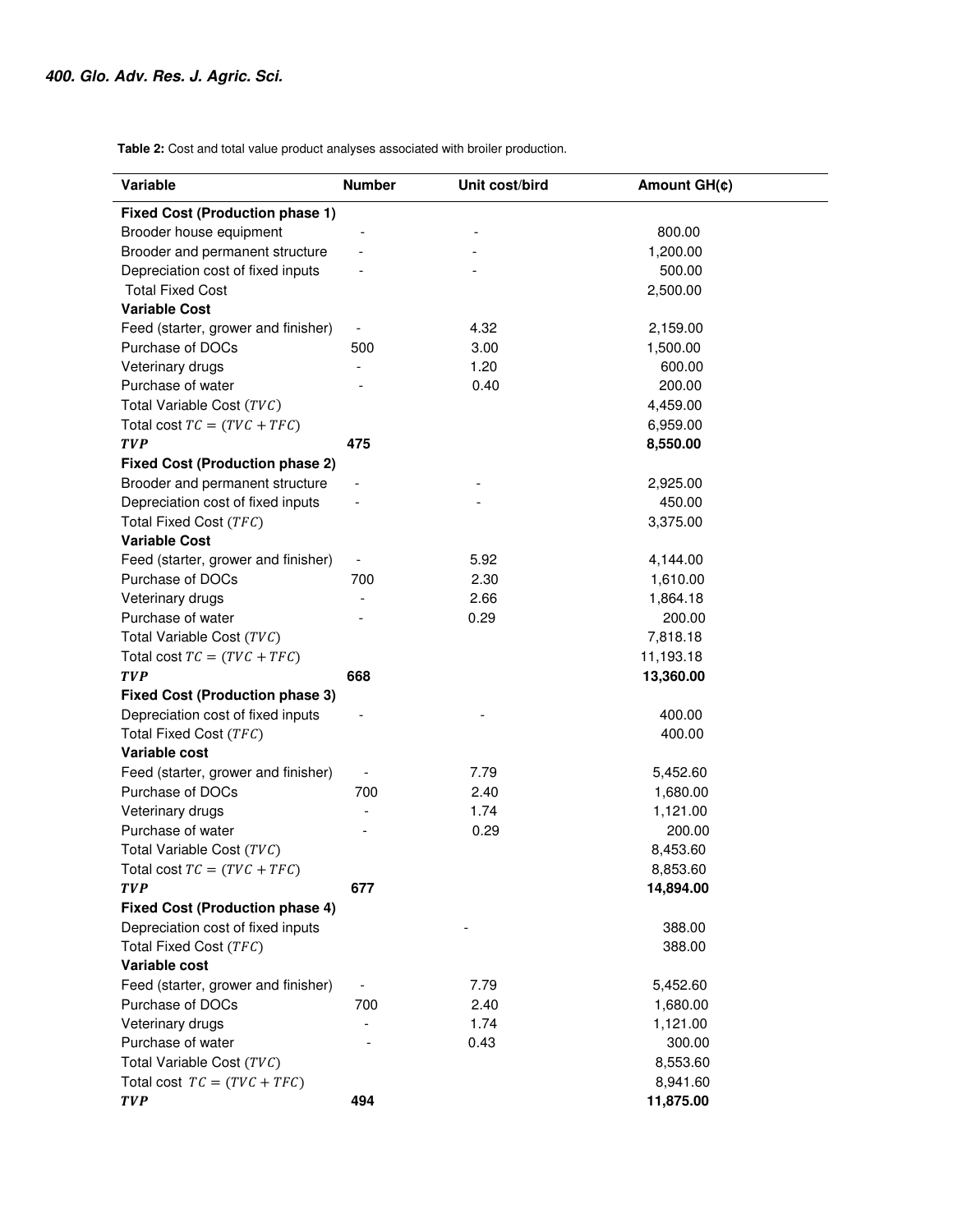**Table 2: Continue** 

| <b>Fixed Cost (Production phase 5)</b> |                          |       |           |
|----------------------------------------|--------------------------|-------|-----------|
| Depreciation cost of fixed inputs      |                          |       | 350.00    |
| Total Fixed Cost (TFC)                 |                          |       | 350.00    |
| Variable cost                          |                          |       |           |
| Feed (starter, grower and finisher)    |                          | 8.09  | 5,668.00  |
| Purchase of DOCs                       | 700                      | 3.00  | 2,100.00  |
| Veterinary drugs                       | $\overline{\phantom{a}}$ | 0.71  | 500.00    |
| Purchase of water                      |                          | 0.57  | 400.00    |
| Total Variable Cost (TVC)              |                          |       | 8,668.00  |
| Total cost $TC = (TVC + TFC)$          |                          |       | 9,018.00  |
| <b>TVP</b>                             | 667                      |       | 17,342.00 |
| Fixed Cost (Production phase 6)        |                          |       |           |
| Brooder and permanent structure        |                          |       | 29,313.78 |
| Depreciation cost of fixed inputs      |                          |       | 350.00    |
| Total Fixed Cost (TFC)                 |                          |       | 29,663.78 |
| Variable cost                          |                          |       |           |
| Feed (starter, grower and finisher)    |                          | 11.31 | 15,613.29 |
| Purchase of DOCs                       | 1380                     | 3.80  | 5,250.00  |
| Veterinary drugs                       |                          | 3.79  | 5,240.03  |
| Purchase of water                      |                          | 0.33  | 450.00    |
| Total Variable Cost (TVC)              |                          |       | 26,553.32 |
| Total cost $TC = (TVC + TFC)$          |                          |       | 56,217.10 |
| <b>TVP</b>                             | 1369                     |       | 36,963.00 |
| <b>Fixed Cost (Production phase 7)</b> |                          |       |           |
| Depreciation cost of fixed inputs      |                          |       | 300.00    |
| Total Fixed Cost (TFC)                 |                          |       | 300.00    |
| Variable cost                          |                          |       |           |
| Feed (starter, grower and finisher)    |                          | 1.20  | 18,000.00 |
| Purchase of DOCs                       | 1500                     | 4.80  | 7,200.00  |
| Veterinary drugs                       |                          | 2.47  | 3,700.00  |
| Purchase of water                      |                          | 0.30  | 450.00    |
| Total Variable Cost (TVC)              |                          |       | 29,350.00 |
| Total cost $TC = (TVC + TFC)$          |                          |       | 29,650.00 |
| <b>TVP</b>                             | 1458                     |       | 40,824.00 |
| <b>Fixed Cost (Production phase 8)</b> |                          |       |           |
| Depreciation cost of fixed inputs      |                          |       | 300.00    |
| Total Fixed Cost (TFC)                 |                          |       | 300.00    |
| Variable cost                          |                          |       |           |
| Feed (starter, grower and finisher)    | $\overline{\phantom{m}}$ | 16.53 | 36,351.00 |
| Purchase of DOCs                       | 2199                     | 4.80  | 10,560.00 |
| Veterinary drugs                       |                          | 2.92  | 6,431.00  |
| Purchase of water                      |                          | 0.45  | 900.00    |
| Total Variable Cost (TVC)              |                          |       | 54,242.00 |
| Total cost $TC = (TVC + TFC)$          |                          |       | 54,542.00 |
| <b>TVP</b>                             | 2097                     |       | 75,492.00 |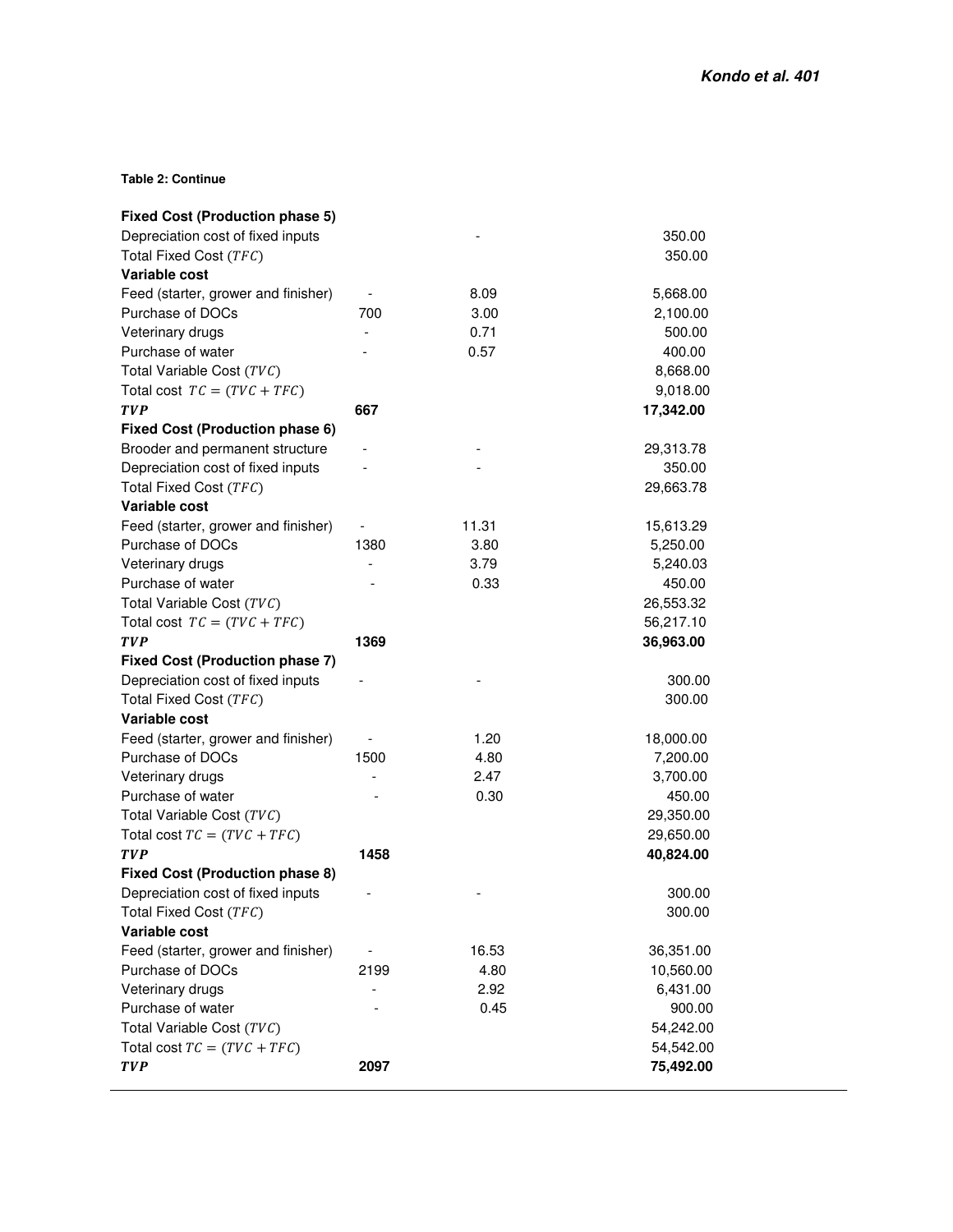|       | Unit Output | <b>APP</b> | <b>AVP</b> | <b>TVP</b> | <b>TFC</b> | <b>TVC</b>        | TC       | π           |
|-------|-------------|------------|------------|------------|------------|-------------------|----------|-------------|
| 8.92  | 475         | 53.25      | 958.50     | 8550.00    | 2500.00    | 4459.00           | 6959.00  | 1591.00     |
| 11.17 | 668         | 59.80      | 1196.00    | 13360.00   | 3375.00    | 7818.18           | 11193.18 | 2166.82     |
| 11.93 | 677         | 56.75      | 1248.50    | 14894.00   | 400.00     | 8453.60           | 8853.60  | 6040.40     |
| 12.36 | 494         | 39.97      | 999.25     | 11875.00   | 388.00     | 8553.60           | 8941.60  | 2933.40     |
| 12.37 | 667         | 53.92      | 1401.92    | 17342.00   | 350.00     | 8668.00           | 9018.00  | 8324.00     |
| 19.23 | 1369        | 71.19      | 1922.13    | 36963.00   |            | 29663.78 26553.32 | 56217.10 | $-19254.00$ |
| 8.77  | 1458        | 166.25     | 4655.00    | 40824.00   | 300.00     | 29350.00          | 29650.00 | 11174.00    |
| 24.70 | 2097        | 84.89      | 3056.04    | 75492.00   | 300.00     | 54242.00          | 54542.00 | 20950.00    |

 **Table 3: Broiler profitability analysis per production phase**

#### **CONCLUSION**

Results obtained from the study indicate that broiler production at the BNARI farm is profitable and efficient at all the various phases of production except at the sixth phase where profitability was negative due to additional fixed cost incurred on the construction of a bigger brooder and permanent houses. The study also showed that though variable feed cost was high coupled with the volatility in prices of other production inputs, broiler production at the BNARI farm was still profitable. Results obtained from the study can be useful for individuals as well as corporate organizations planning to undertake broiler production as a business on a large scale for a profit motive granted all other things being equal.

#### **REFERENCES**

- Amos T.T (2006). Analysis of Backyard Poultry Production in Ondo State, Nigeria. International Journal of Poultry Science, Vol 5 No. 3: pp 247- 250.
- Anthony N, Rezitis, Konstantinos S, Stavropoulos (2010). Supply Response and Price Volatility in the Greek Broiler Market. Agribusiness, Vol 26 No. 1: pp 25-48
- Banson K.E, Muthusamy G, Kondo E (2015). The Import Substituted Poultry Industry: Evidence from Ghana. International Journal of Agriculture and Forestry Vol 5 No. 2: pp166-175.
- Boehlje MD, Eidman VR (1984). Farm Management. Wiley, New York, 806 pp. 86-127
- Brown ML (1979). Farm Budgets from Farm Income Analysis to Agricultural Project Analysis. World Bank Staff Occasional Papers, No. 29. The Johns Hopkins University Press, Baltimore, Maryland. p136
- Crotty R (1980). Cattle Economics and Development. CAB International, Wallingford, UK. Pp 60-69.
- Daghir NJ (2008). Present Status and Future of the Poultry Industry in Hot Regions, edited by N.J.Daghir in Poultry Production in Hot Climates, 2<sup>nd</sup> edition, p7.
- Doll JP, Orazem F (1984). Production Economics: Theory and Application,  $2^{nd}$ edn, Wiley, New York p 470.
- Girdner, J., Olorunsola, V., Froning, M., Hanson, E. (1980). Ghana's agricultural food policy: Operation feed yourself. Food Policy; Vol 5 No,1: pp14-25

Gittinger JP (1982). Economic Analysis of Agricultural Projects, 2nd edn. Johns Hopkins University Press, Baltimore, Maryland.

- Gueye EJ (1998). Village egg and fowl meat production in Africa.World's Poultry Science Journal Vol54, pp73-86
- Hertel TH, Tyner WE, Birur DK (2008). Biofuels for all? Understanding the global impacts of multinational mandates. West LaFayette, IN: Purdue University, Department of Agricultural Economics, Center for Global Trade Analysis

http://thepoultrysite.com/article/1808/global poultry trends contrasting prospects for chicken production in Africa and Oceania.

http://worldpoultry.net/Broiler/Markets-FAO-2014-outlook-for-the-globalpoultry-sector

- MOFA (2012). Agriculture in Ghana, Facts and Figures, p20.
- Rushton J (2009). The Economics of Animal Health and Production. CAB International, Wallingford, UK: pp16-28